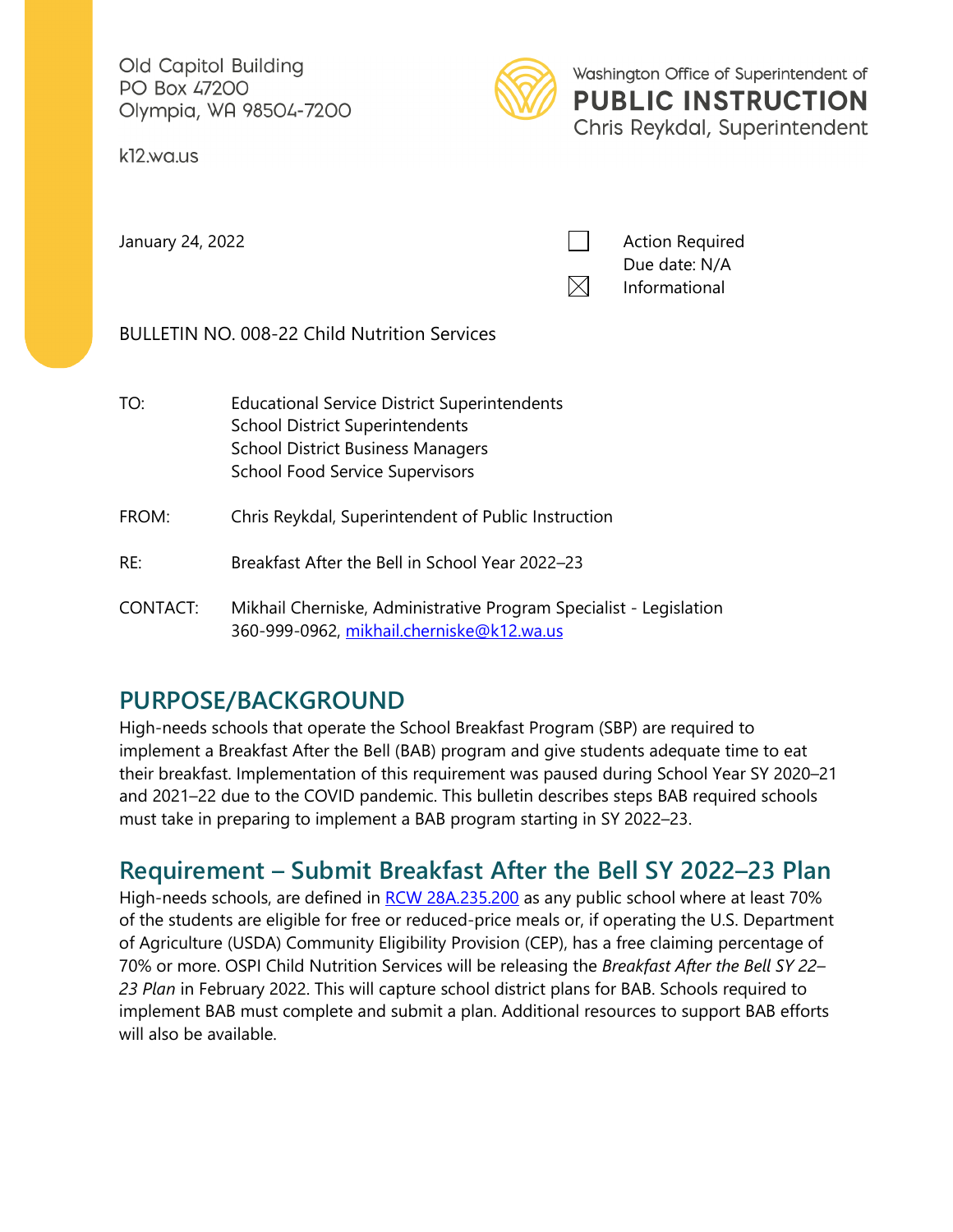## **Breakfast After the Bell—Background**

#### **Breakfast After the Bell Definition**

Breakfast After the Bell is a breakfast that is offered to students after the beginning of the school day. BAB programs give all students the opportunity to eat a nutritious meal at the beginning of the school day. By increasing availability, BAB programs produce higher participation rates than traditional breakfast service. Increased breakfast participation is linked to improved learning outcomes, including attendance, behavior, and academic.

Breakfast After the Bell changes the timing and location of breakfast but is not a separate school nutrition program from the USDA School Breakfast Program. The three nationally recognized models of BAB are:

- **Breakfast in the Classroom** Breakfasts are served in the classroom
- **Second Chance Breakfast** In addition to traditional, before school breakfast, breakfast is available a second time during a nutrition break or between classes.
- **Grab and Go** Easy to eat foods are available for students to take to the classroom at the start of the school day.

**Key Elements of an acceptable Breakfast After the Bell program:**

- Students are freely encouraged to participate in breakfast.
- Students have adequate time to eat their breakfast and should not be separated from their peers or excluded from instructional activities.

### **Breakfast Counts as Instructional Time**

RCW 28A.150.205 provides that Breakfast After the Bell counts as instructional hours as long as students are provided the opportunity to engage in educational activity while they eat their breakfast.

## **Example of Breakfast After the Bell Models**

#### **Breakfast in the Classroom**

Food service staff (sometimes assisted by students) deliver breakfast to each classroom in insulated bags on a cart or mobile shelving unit. Students retrieve their meal to eat at their desks or another approved space in the classroom.

Breakfast in the Classroom (BIC) is the best model for younger students and has the highest participation increases compared to traditional breakfast.

#### **Grab and Go**

Students pick up breakfast in the cafeteria or from a breakfast station in a central location and bring it to class to eat at their desk or another approved classroom location.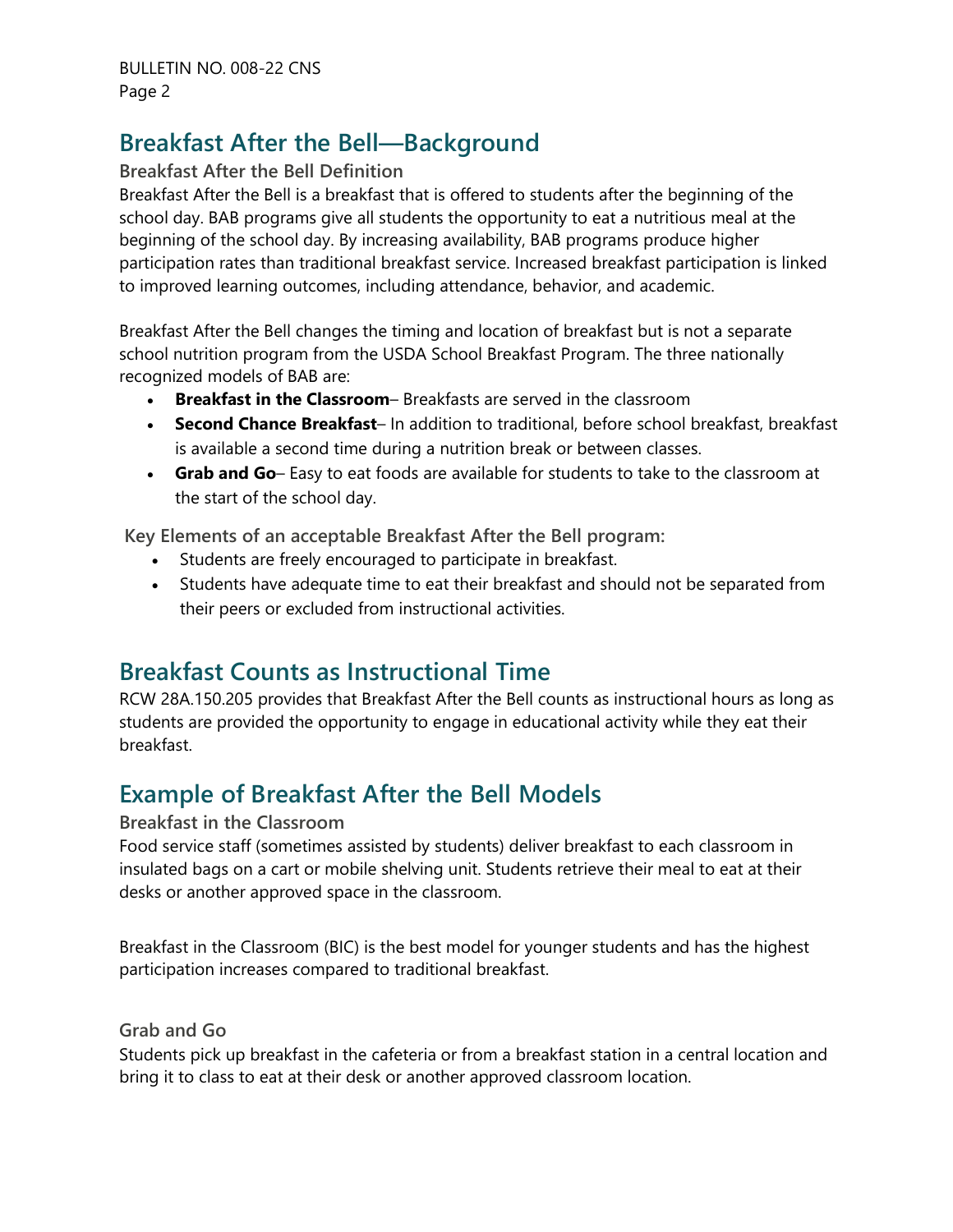BULLETIN NO. 008-22 CNS Page 3

**Second Chance**

Students eat breakfast during a break in the morning, often after 1st or 2nd period, usually via Grab and Go to the Classroom.

## **INFORMATION AND ASSISTANCE**

For questions regarding this bulletin, please contact Mikhail Cherniske at 360-999-0962 or email [Mikhail.Cherniske@k12.wa.us.](mailto:Mikhail.Cherniske@k12.wa.us) The OSPI TTY number is 360-664-3631.

This bulletin is also available on the **Bulletins** page of the OSPI website.

Tennille Jeffries-Simmons Chief of Staff

T.J. Kelly Chief Financial Officer Financial Services

Leanne Eko Director Child Nutrition Services

CR:ln